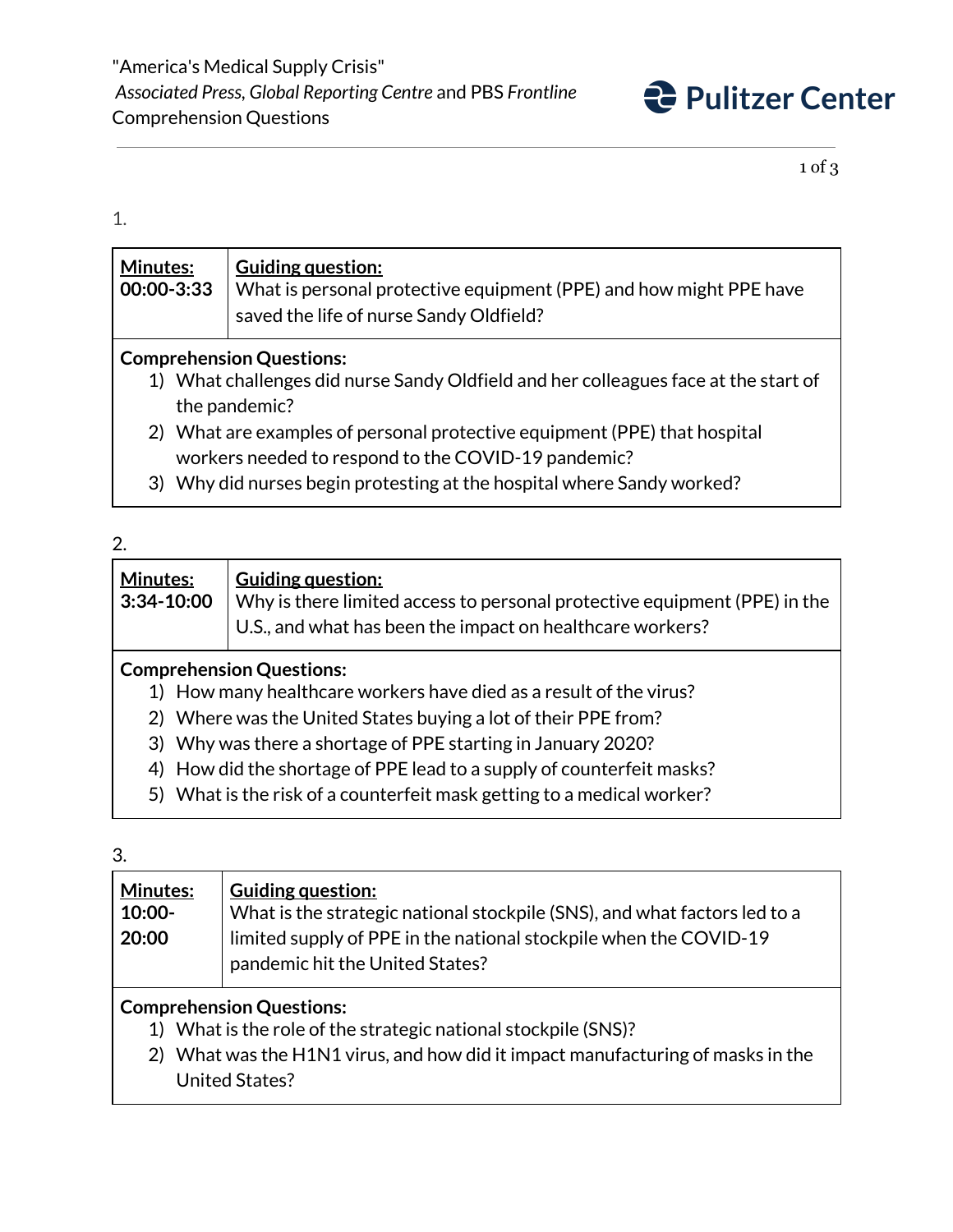

2 of 3

- 3) Why wasn't the national stockpile able to buy additional masks after the H1N1 flu pandemic?
- 4) How did the United States congress respond when notified that there were limited medical supplies in the national stockpile before the start of the COVID-19 pandemic? Why?
- 5) What supplies were the Department of Health and Human Services trying to buy for the national stockpile before the pandemic?
- 6) Who did they contract to make those products, and why weren't they delivered?

## 4.

| Minutes:                        | 20:00-37:00 | <b>Guiding question:</b><br>What roles do hospitals, manufacturing companies in the U.S.,<br>manufacturing companies in China, and state and federal government<br>offices play in the production and distribution of personal protective<br>equipment (PPE)? |  |  |
|---------------------------------|-------------|---------------------------------------------------------------------------------------------------------------------------------------------------------------------------------------------------------------------------------------------------------------|--|--|
| <b>Comprehension Questions:</b> |             |                                                                                                                                                                                                                                                               |  |  |
|                                 |             | 1) What supplies did companies in the U.S. start producing due to the lack of                                                                                                                                                                                 |  |  |
|                                 |             | medical supplies at the start of the pandemic?                                                                                                                                                                                                                |  |  |
|                                 |             | 2) When the U.S. government realized that U.S. suppliers were unable to make                                                                                                                                                                                  |  |  |
|                                 |             | enough supplies for the U.S., what did they do? What have been some of the                                                                                                                                                                                    |  |  |
|                                 |             | criticisms of those plans?                                                                                                                                                                                                                                    |  |  |
|                                 |             | 3) According to the representative from Colorado, what challenges did governors                                                                                                                                                                               |  |  |
|                                 |             | face when trying to buy medical supplies?                                                                                                                                                                                                                     |  |  |
|                                 |             | 4) What is the Defense Production Act (DPA) and why were the American Medical                                                                                                                                                                                 |  |  |
|                                 |             | Association (AMA), nursing associations, and other government officials asking                                                                                                                                                                                |  |  |
|                                 |             | the U.S. president and federal government to open the DPA?                                                                                                                                                                                                    |  |  |
|                                 |             | 5) What is the goal of the DPA contracts? Where are they mostly going, and what                                                                                                                                                                               |  |  |
|                                 |             | are they mostly being used to make?                                                                                                                                                                                                                           |  |  |
|                                 |             | 6) What is the "just-in-time" system, which is used by one of the PPE manufacturers                                                                                                                                                                           |  |  |
|                                 |             | interviewed in the film, and what are the impacts of that system?                                                                                                                                                                                             |  |  |
|                                 |             | 7) What challenges do U.S. manufacturing companies based in the U.S. face when                                                                                                                                                                                |  |  |
|                                 |             | producing and selling PPE?                                                                                                                                                                                                                                    |  |  |
|                                 |             | 8) What is the role of Group Purchasing Organizations (GPOs) for hospitals?                                                                                                                                                                                   |  |  |